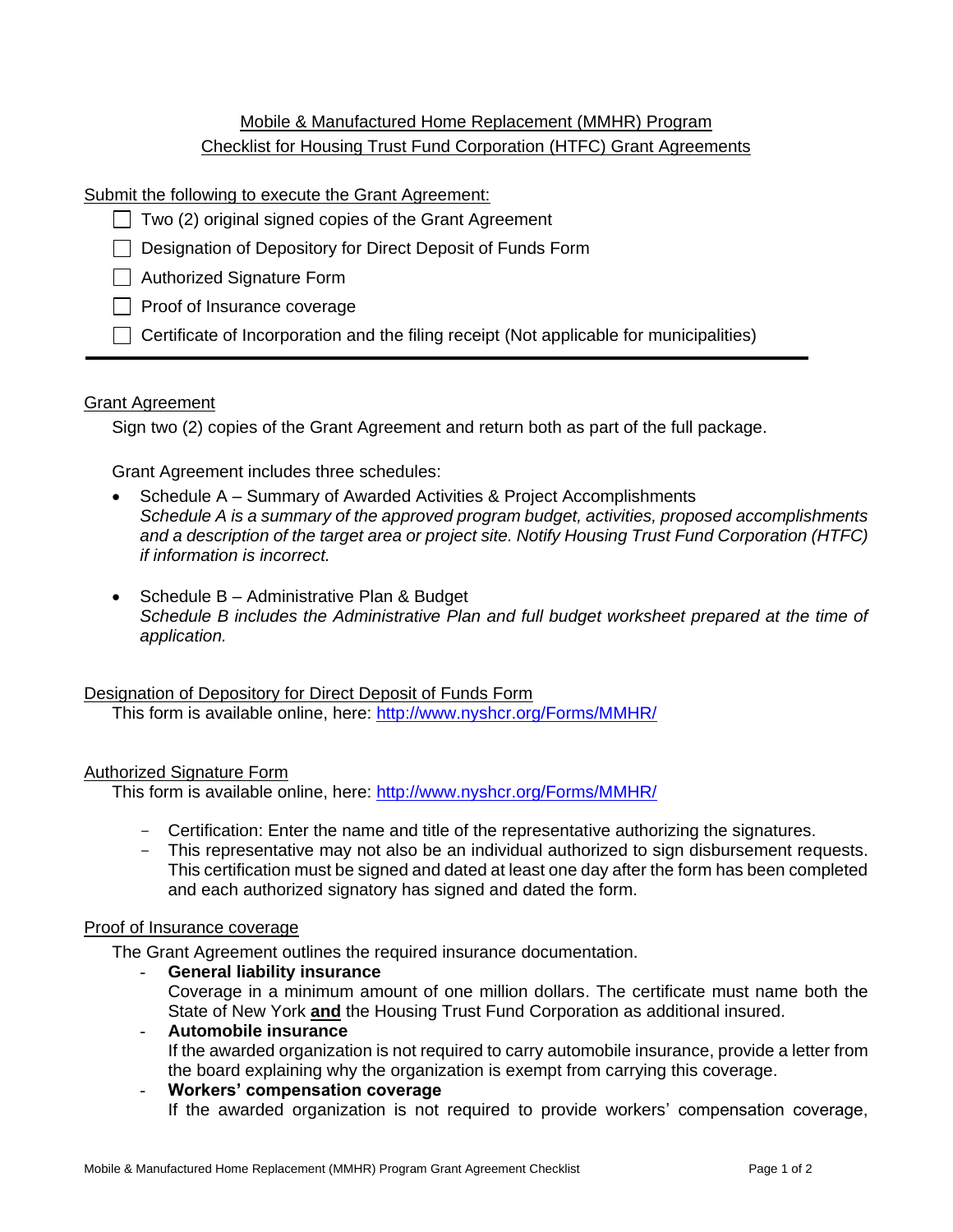documentation of exemption is required. A certificate of attestation of exemption from NYS Workers' Compensation coverage may be required.

# **Disability benefit coverage**

If the awarded organization is not required to carry disability insurance, documentation of exemption is required. A certificate of attestation of exemption from disability insurance may be required.

# Certificate of Incorporation and filing receipt

Not-for-profit organizations must provide a copy of the organization's Department of State Certificate of Incorporation and filing receipt. The organization name shown on the grant agreement must match the Certificate of Incorporation.

# **All funds must be expended and the project completed within the term noted in the Grant Agreement.**

Beyond contract execution, the next step is the Environmental Review.

# Environmental Review

Prior to the commitment or expenditure of MMHR funds, the environmental effects of each activity must be assessed in accordance with the NYS Environmental Quality Review Act (SEQR). Grant recipients must submit the HTFC Environmental Compliance Checklist and Program Description Form, and develop appropriate, program-specific environmental review procedures. The required forms, as well as a step-by-step Environmental Compliance Checklist Handbook, are available online, here:<http://www.nyshcr.org/Forms/MMHR/>

Housing Trust Fund Corporation will issue a notice to proceed following the submission of complete and accurate Environmental Review documents.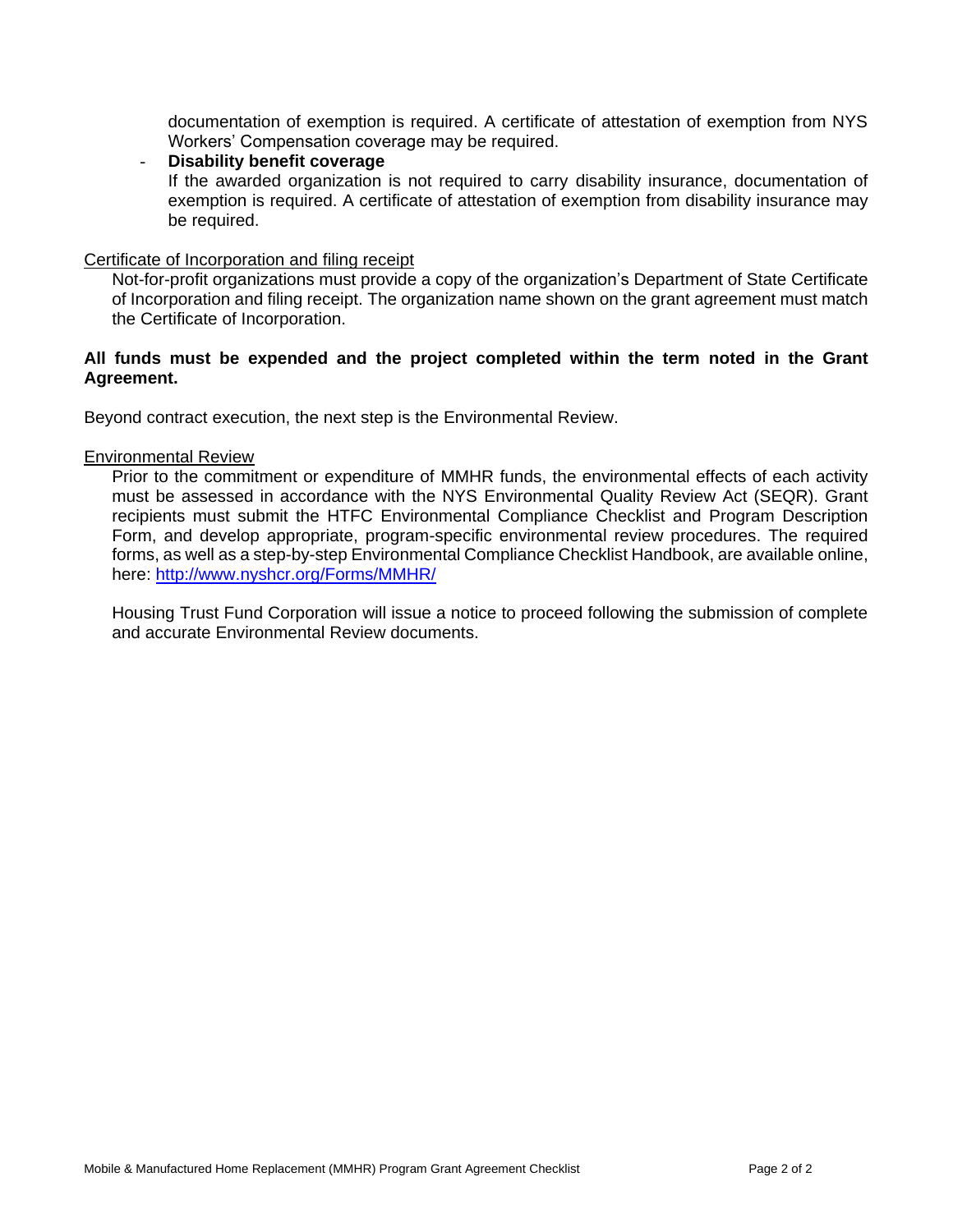

New York State Housing Trust Fund Corporation

# MMHR **Program** Project <u>or</u> SHARS # 2016XXXX

# ACH/DIRECT DEPOSIT AUTHORIZATION

#### Instructions:

- Type all requested information, hand written forms will not be accepted.
- Attach a voided or canceled check with the recipient organization name imprinted to verify account ownership.

## PART 1: Payee Identification

| Payee Name                 |                                     |              |                 |  |  |  |  |
|----------------------------|-------------------------------------|--------------|-----------------|--|--|--|--|
| <b>Payee Email Address</b> | Payee Phone Number (with area code) |              |                 |  |  |  |  |
| <b>Street Address</b>      | <b>City</b>                         | <b>State</b> | <b>Zip Code</b> |  |  |  |  |

WARNING: Federal law prohibits HTFC from processing international ACH transactions (IAT). If any payment to you from HTFC will result in an IAT under National Automated Clearing House Association's operating rules or if you are unsure it the rules apply to you, DO NOT COMPLETE THIS FORM. any payment to you from HTFC will result in an IAT under National Automated Clearing House<br>Association's operating rules or if you are unsure it the rules apply to you, **DO NOT COMPLETE**<br>THIS FORM.<br>Please initial in the bo

If you fail to initial here, direct deposit will not be approved.

## PART 2: Financial Institution Information

| Name of Financial Institution |  |  | <b>Account Number</b>            |  |  |                                                                   |
|-------------------------------|--|--|----------------------------------|--|--|-------------------------------------------------------------------|
| Name on Account               |  |  | <b>Account Type</b>              |  |  | □Individual/Consumer □Commercial (Corporation, Partnership, etc.) |
|                               |  |  | <b>Nine Digit Routing Number</b> |  |  |                                                                   |
|                               |  |  |                                  |  |  |                                                                   |

## PART 3: Authorization

| I authorize HTFC to deposit payments by electronic funds transfer (ACH) into the above referenced account. I<br>acknowledge that if I fail to provide complete and accurate information on the authorization form, processing of this<br>form and payments may be delayed. |              |             |  |  |  |  |  |  |
|----------------------------------------------------------------------------------------------------------------------------------------------------------------------------------------------------------------------------------------------------------------------------|--------------|-------------|--|--|--|--|--|--|
| <b>Authorized Signatory</b>                                                                                                                                                                                                                                                | <b>Title</b> | <b>Date</b> |  |  |  |  |  |  |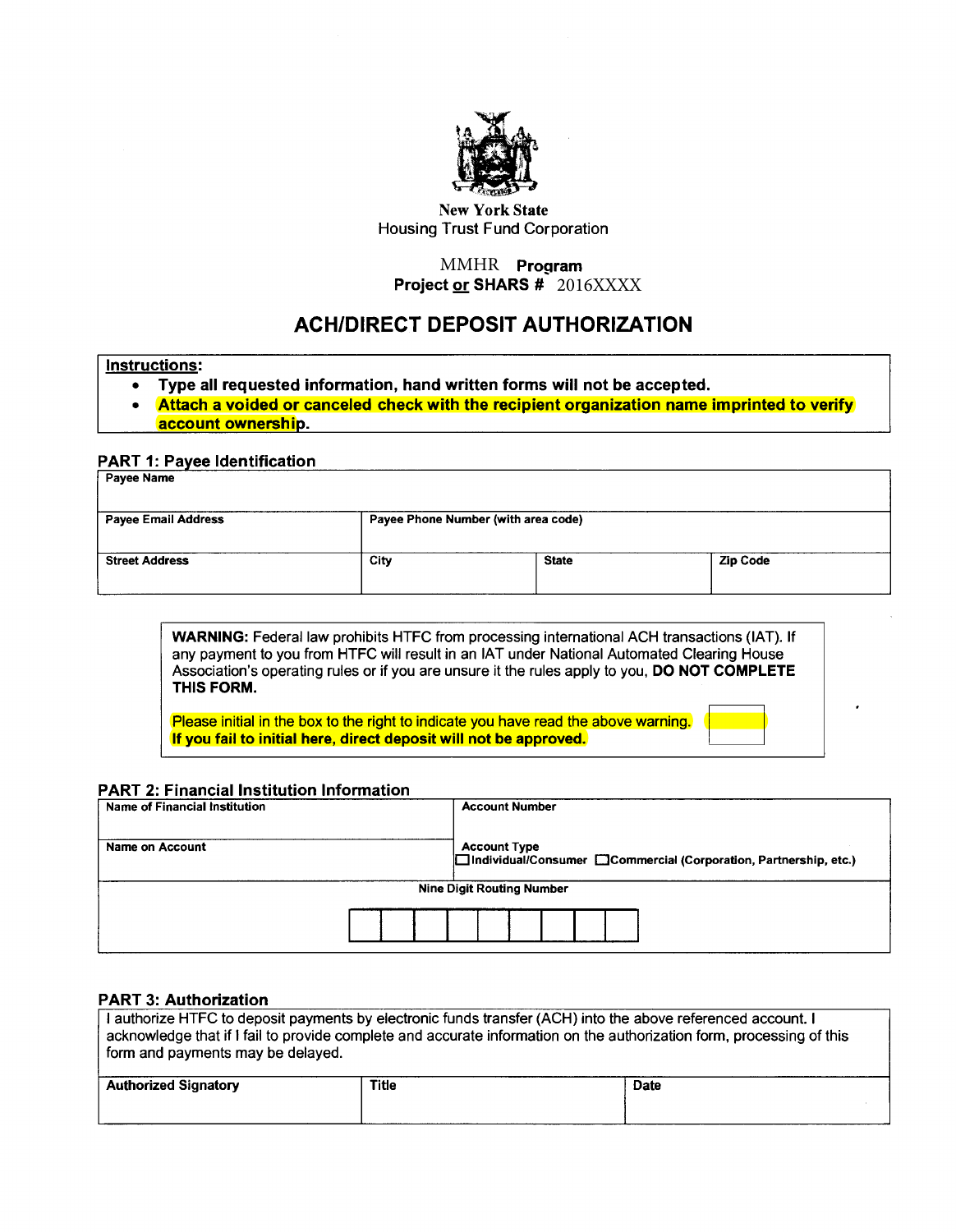# **AUTHORIZED SIGNATURE FORM FOR DISBURSEMENT REQUESTS**

**Updated Information**

| <b>Disbursement Requests require</b> (check one) | <b>ONE</b> Signature<br><b>TWO Signatures</b><br>(recommended) |
|--------------------------------------------------|----------------------------------------------------------------|
| Street address<br>City, State, Zip               | Name, Phone, email                                             |
| <b>Mailing Address</b>                           | Contact Person (Name & Phone #)                                |
| <b>Organization Name</b>                         | 2016XXXX                                                       |
| Recipient Name                                   | <b>SHARS ID Number</b>                                         |
| <b>MMHR</b>                                      |                                                                |
|                                                  |                                                                |

**Persons Authorized to Sign Request for Funds:** At least one employee must be authorized to request funds for the contract identified above. Up to four individuals may be authorized to sign disbursement requests.

| 1.<br>Signature               | Date  |
|-------------------------------|-------|
| Name                          | Title |
| 2.<br>Signature               | Date  |
| 'Name                         | Title |
|                               |       |
| $\overline{3}$ .<br>Signature | Date  |
| 'Name                         | Title |
| 4.                            |       |
| Signature                     | Date  |

#### **CERTIFICATION**

The certifying representative may not sign this document prior to obtaining the signatures of individuals authorized above to sign requests for funds. The certifying representative may not be authorized above to sign requests for funds0

I certify that the signature(s) shown above are the legal signatur e(s) of those r epresentative authorized by the recipient organization to sign requests for HTFC funds from the Office of Community Renewal.

| Signature of certifying representative | Date (must be later than above dates) |
|----------------------------------------|---------------------------------------|
| Name                                   | Title                                 |

Certification must be signed by a separate individual - not one of four above. Certification  $\vert^{(05/2016)}\vert$ signature must be dated at least one day later.